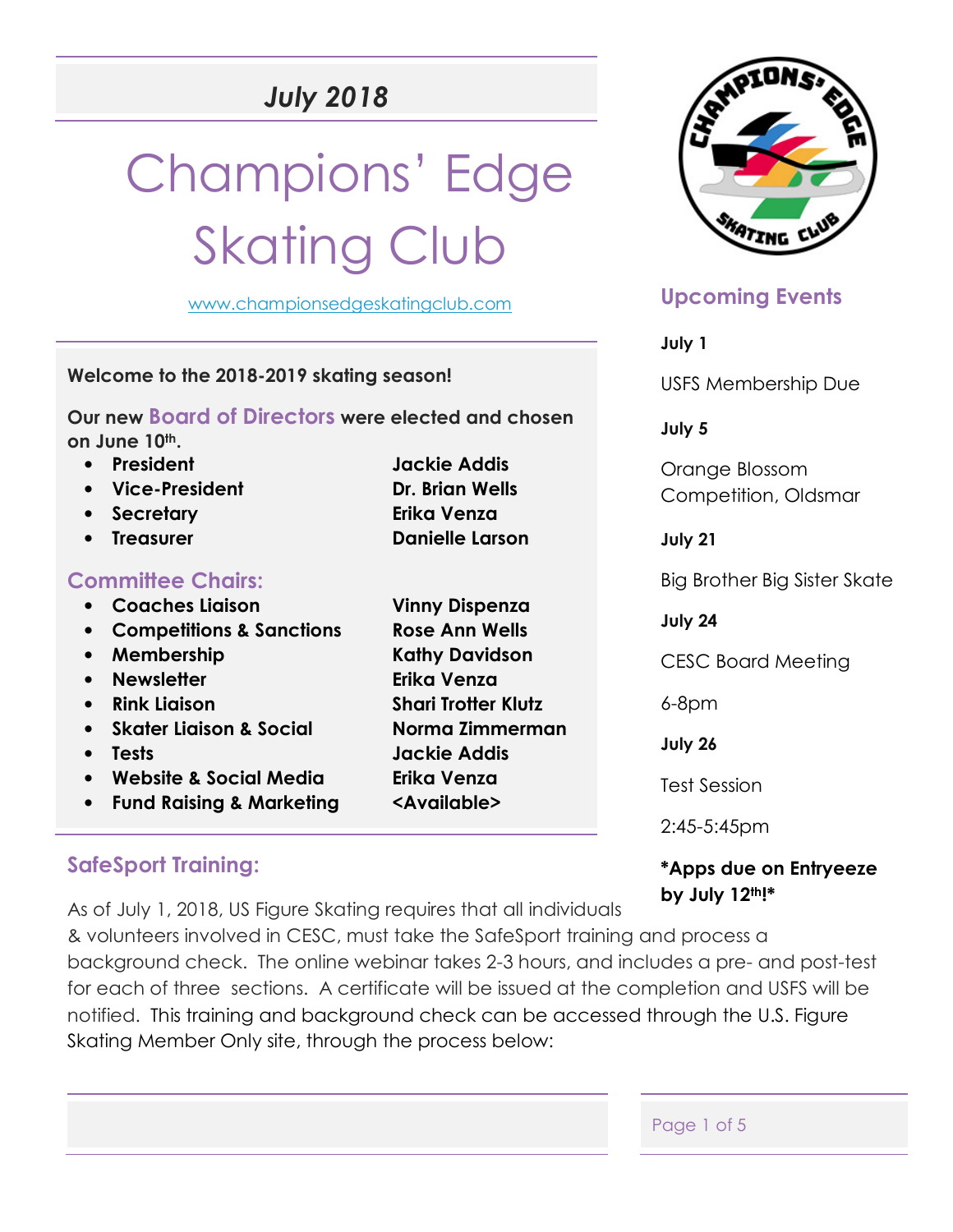## **For those with a U.S. Figure Skating membership account**:

- 1. Log into your Members Only account at usfsaonline.org
- 2. Click red bar: "Your member compliance is NOT COMPLETE" or the SafeSport Icon (second from the left.
- 3. All compliance items are in the blue box that will appear on the screen
- a. For **SafeSport Initial Training** click red "BEGIN" button.
- i. Enter your member number
- ii. Validate the information is yours
- iii. Complete the Account Setup, create a password
- iv. You will need access to the email address entered to validate the email before you can begin the training.
	- b. For the **Background Check**, click the red "BEGIN" button
- i. You will be required to validate your information before being sent to the National Center for Safety Initiatives in a new window. Based on your role, if you are directed to payment, it must be collected before you can begin the background check.
- ii. Please have your social security number, past addresses and driver's license available.

### **For those without a U.S. Figure Skating Membership Account:**

- 1. Go to the Members Only site
- 2. Click "Non-Member? Create Account" link
- 3. Enter profile information and set a password on following page
- 4. Click the U.S. Figure Skating SafeSport Icon
- 5. All compliance items are in the blue box at the top of the page. Follow steps "a" and "b" from above to complete the SafeSport training and Background Check.

#### **PLEASE NOTE: It can take up to 48 hours to receive updated compliance status information regarding the SafeSport Training. It can take 5-10 days for the NCSI background check to be completed, with an additional 1-2 days for the updated compliance status to appear on your Member Profile.**

**Troubleshooting:** If you are not directed to the NCSI site to complete a background check or to the U.S. Center for SafeSport to complete the SafeSport training, the pop-ups on your internet browser may be blocked. Please enable pop-ups and try again.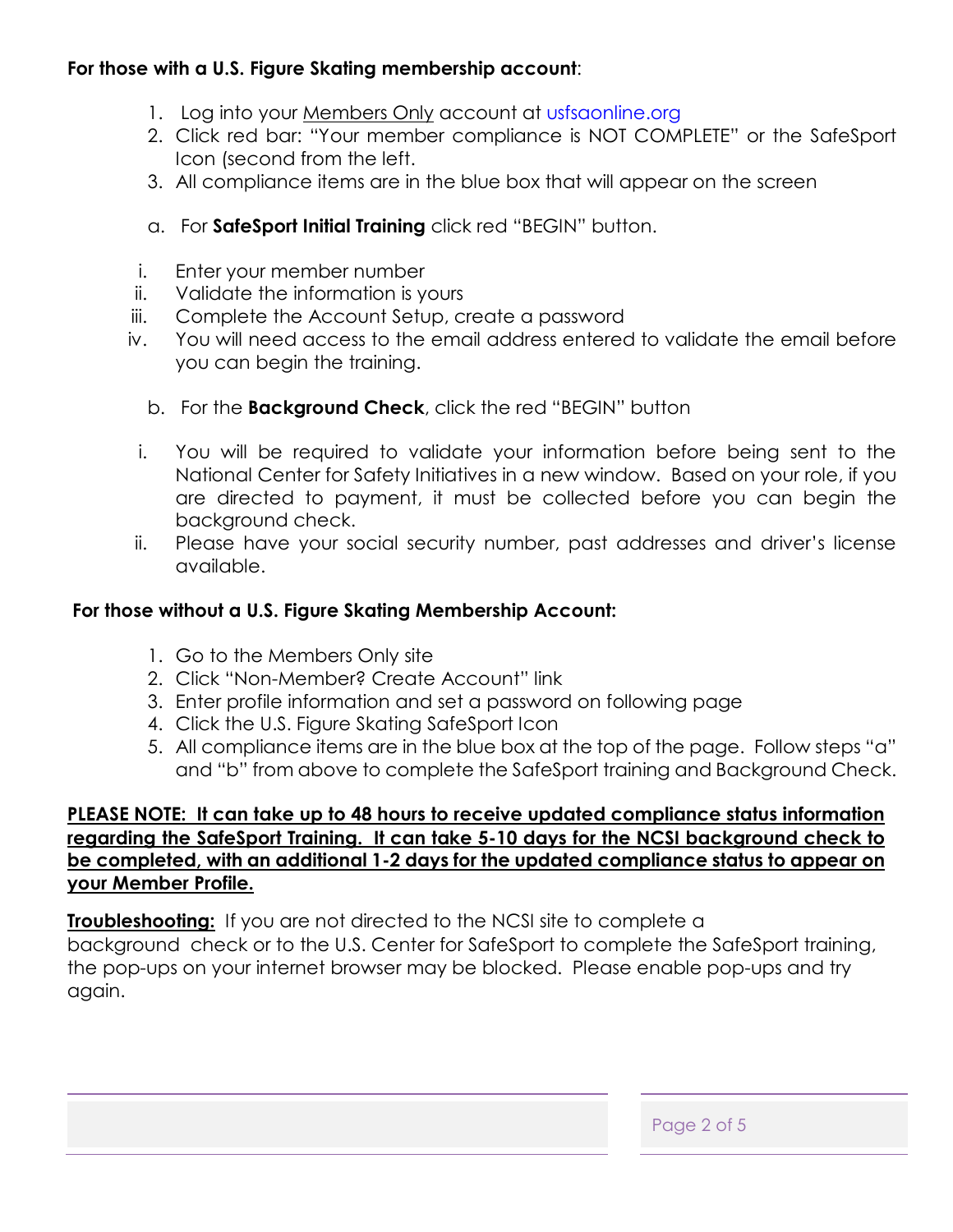#### **We have 50 new members to CESC!**

## **WELCOME!**

| Michael Stafford       | <b>USFS Official</b> |
|------------------------|----------------------|
| Karl Kurtz             | <b>CESC Coach</b>    |
| Sydney Rose            | Collegiate           |
| <b>Heather Mahoney</b> | Collegiate           |
| Nic Stemm              | Collegiate           |
| John Reichard          | Full                 |
| Sheila Reichard        | Parent               |
| Ainsley Mischka        | Full                 |
| Karen Mischka          | Parent               |
| Sarah Rose             | Full                 |
| Susan Rose             | Parent               |
| Sara Feminella         | Full                 |
| Catherine Feminella    | Parent               |
| Brianna Lapwing        | Full                 |
| Amanda Lapwing         | Parent               |
| Veronica Zaniboni      | Full                 |
| Chiara Zaniboni        | Parent               |
| Adriana Caldron        | Full                 |
| Grace Perkins          | Full                 |
| Kristen Perkins        | Parent               |
| Richard Diaz           | Parent               |
| Alexandra Kearns       | Full                 |
| Deborah Kearns         | Parent               |
| April Kesnig           | Parent               |
| Lianne Toews           | Parent               |

• Kaitlyn Bradley Full **Ruth Bradley Concrete Parent** • Krista Smith Parent • Teresa Hencye Parent Isabella Loring **Full** Abigale Loring Full Isabel Loring Parent • Candace Graves Parent • Tatyana Christensen Full Anne Christensen en Parent • Lynda Lewis Parent **Danielle Mazur Parent** Raymond Carey Full • Carla Carey Parent • Venecia H. Lee Full • Suyapa Rosalez-Lee Parent • Beryl Finn Full • Elicia Wang Full • Jianwei Wana **Parent** Abigail Warnock Introductory **Blakely Mallick Controductory** • Abbey Tesh Introductory • Hailey Henderson Introductory Alena Madill **Introductory** Katelyn Sperry **Introductory** 

## **E-MAIL and HOME ADDRESS:**

If at any time throughout the year your email or home address changes, please make sure you give the new information to the membership chair, so you can continue to receive the newsletter and other club mailings without interruption. If you are not registered, you **will not** receive this information. Please give your email and home address information to the membership chair, Kathy Davidson cropngator@yahoo.com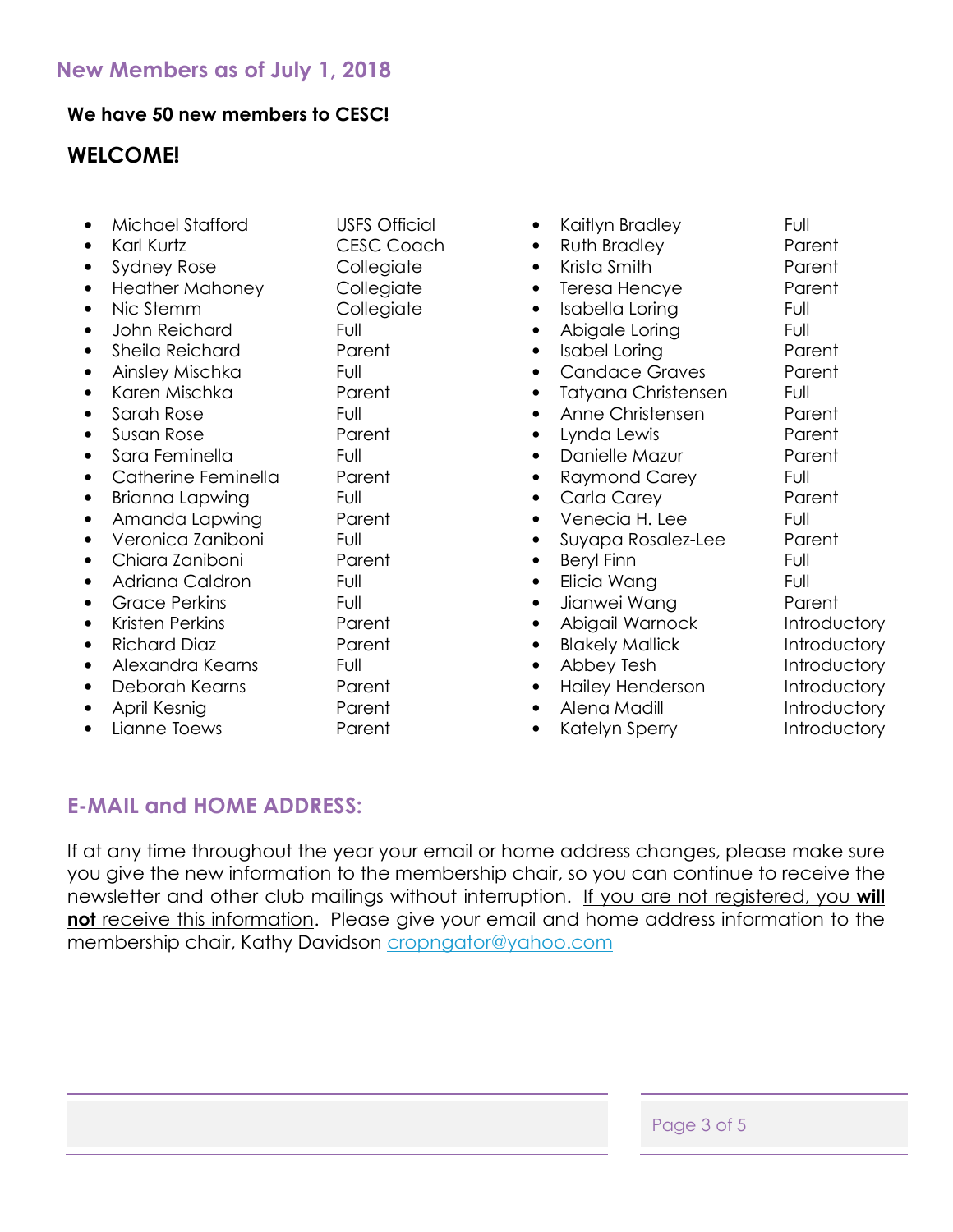## **Testing**

Due to the large number of skaters testing each month, all test applications must be in 14 DAYS before the test date. Late applications will not be accepted**. REMINDER**: Please make sure your test application is submitted through Entryeeze and have your coach double check it before you submit it to make sure it is correct. DO NOT use your nickname. Put your proper name that is registered with U.S. Figure Skating. **PLEASE NOTE THAT ANY APPLICATIONS TURNED IN LATE WILL BE SUBJECT TO A \$25 LATE FEE, EFFECTIVE IMMEDIATELY**. Late applications will be accepted at the discretion of the test committee, there are no guarantees, so please register your application on time.

If skating elsewhere or testing out of club, you must have test permission. This is available by emailing the test chairman. If you are a CESC 2<sup>nd</sup> club member, you need to request permission from your Home Club Test Chair.

**Test Credit**: Only in the event of serious injury or illness that keeps you from skating for a period of time, will a credit be given with doctor documentation or the death of an immediate family member.

## **IJS Test Credit at Competitions**

## **Tests Passed**

**June 23** 

Senior Moves – Sarah Rose -

**Congratulations to our new Gold Medalist!!** 

Junior Free Skate – Sarah Rose

Novice Free Skate – Alexandra Kearns

Intermediate Moves – Erin Hencye

Preliminary Free Skate – Alexa Rosenbloom

USFS is now authorizing skaters to get credit for a test at IJS non-qualifying competitions. Requirement is for skater to register at the non-qualifying competition. You must fill out the proper CESC application with coaches information and signature. All forms must be secured at the competition, as they will not be available after the competition is over.

1) Home club members will submit the test application to the CESC test chair.

2) Skater must attach the following documents to the test application:

- Overall event results, which include the names and signatures of the Event Referee and Technical Controller
- Your individual protocol
- Your test credit skater report from the competition.

3) The application must be filled out completely and the fee (\$25) enclosed or it will be returned to the skater.

For security, it is acceptable to create a digital file by taking a picture of the required forms when you obtain them at the non-qualifying competition.

Page 4 of 5